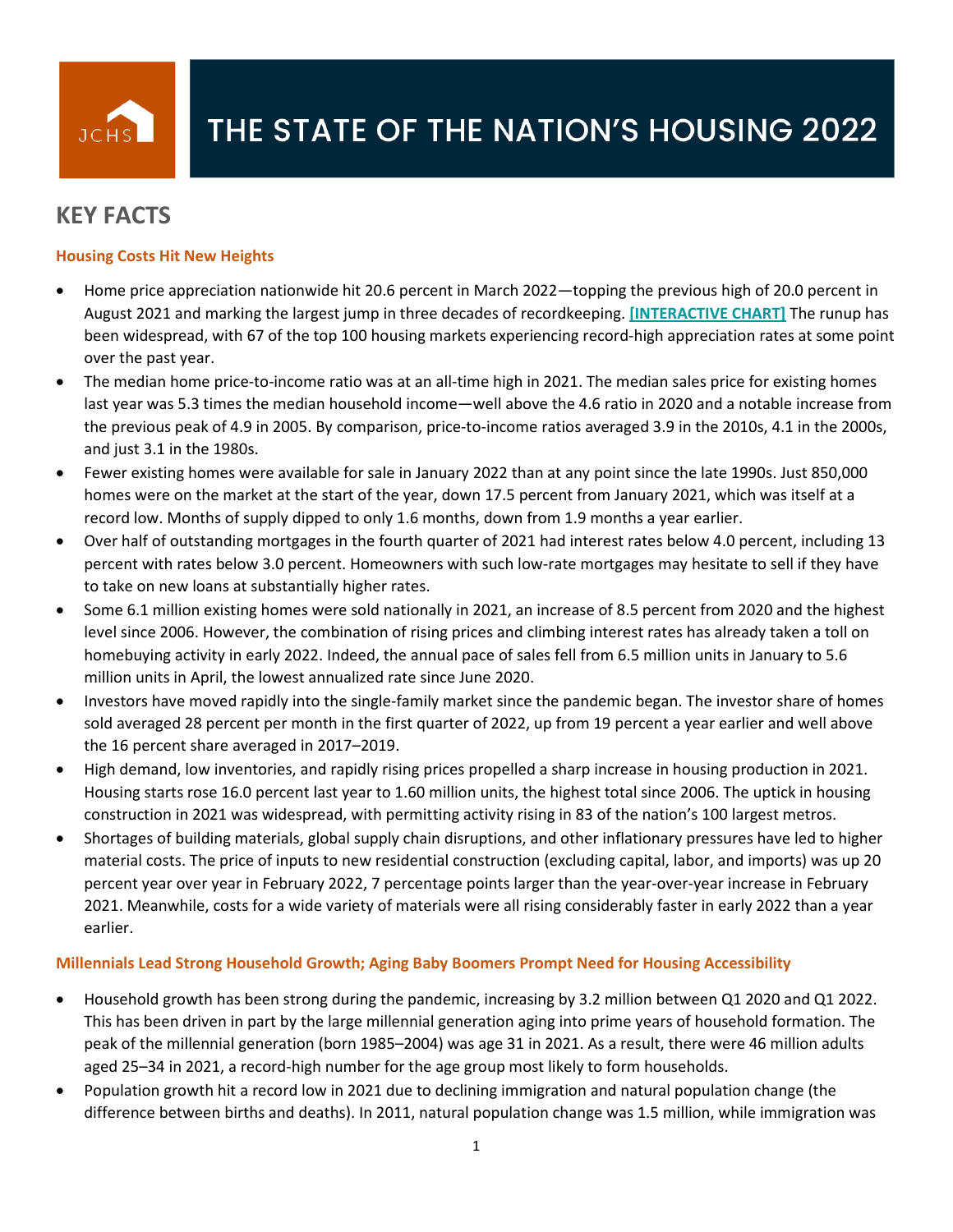nearly 800,000, summing to a national population gain of 2.3 million. Natural population change steadily declined throughout the decade, while immigration held steady until it began to decline in 2017. In 2021, natural population change was only 148,000 and immigration was only 245,000, resulting in a population growth of less than 400,000.

- The composition of households has become more racially diverse in the past decade. People of color formed 11.0 million of the 14.5 million households added from Q1 2011 to Q1 2022. Hispanic, Black, Multiracial, Asian, and another race householders now account for 35 percent of all households. This changing composition may alter housing demand by increasing the number of multigenerational households and shifting the tenure composition towards renters given long-standing barriers to homeownership for people of color.
- The aging of the baby boom generation is resulting in a meteoric rise in the number of older adult households. The peak of the baby boom generation (born 1946–1964) was age 59 in 2021, and the oldest members of the generation were age 75. The number of householders age 65 and over rose by 10.0 million from 2011 to 2021 and is projected to rise by 1.1 million annually until 2028. This growth in older households will result in a more pressing need for accessible and affordable housing as well as supportive services to meet the changing needs of this demographic.
- Though overall residential mobility continues to decline, pre-pandemic trends in migration away from large urban areas continued during the pandemic. In total, the core counties of large metro areas lost 1.2 million people to domestic migration last year, while suburban counties of these large metros gained 428,000 people from domestic moves. Counties in small- and medium-sized metros added a net total of 539,000 migrants, and rural nonmetropolitan counties gained 235,000 people from net domestic migration last year—reversing a decade-long trend in net domestic outflows. **[\[INTERACTIVE CHART\]](https://www.jchs.harvard.edu/son-2022-migration)**

#### **Homeownership Growth Despite the Economic Downturn; Rising Interest Rates Cutting Deep Into Affordability**

- Despite the economic downturn brought on by the pandemic and the surge in home prices, some 2.2 million new homeowners were added on net between the first quarter of 2020 and the first quarter of 2022, lifting the total number of homeowner households to 83.4 million. Additionally, the US homeownership rate managed to inch up 0.1 percentage point between the start of the pandemic and early 2022, ending at 65.4 percent.
- Record low interest rates from late December 2020 throughout most of 2021 helped many first-time homebuyers qualify for mortgages while also providing current owners a chance to reduce their monthly mortgage payments through refinancing.
- From January to May 2022 interest rates surged by more than 2.0 percentage points to 5.27 percent—the highest level in 10 years. This increase resulted in total monthly payments (mortgage payments plus estimated property tax and insurance costs) on the median-priced home increasing by 35 percent, from \$2,100 in April 2021 to \$2,800 in April 2022.
- In April 2021, a household had to earn at least \$79,570 a year to afford payments on the median-priced home of \$340,700. One year later, the income requirement stood at \$107,500. This cost increase resulted in 4 million fewer renter households that could afford a median priced home. **[\[INTERACTIVE CHART\]](https://www.jchs.harvard.edu/son-2022-affordability)**
- While many homeowners continue to experience pandemic challenges, most homeowners who were in federal forbearance programs have exited their plans and are current on their payments. During the pandemic, 8.2 million homeowners entered forbearance and by April 2022, 92 percent had exited their plans. Of these borrowers, 53 percent were current on their mortgage payments, 29 percent had paid off their loans by refinancing or selling, and only 10 percent remained in delinquency or were in active foreclosure.

#### **Rents Hit Record Highs as Vacancies Plummet**

• Rents grew at a record pace in early 2022. In the professionally managed segment, rents hit a record 11.6 percent growth at the end of 2021 and remained at that pace in the first quarter of 2022. Rents for single-family housing reached the fastest pace on record in early 2022, increasing 12.4 percent year over year in the first quarter. Rents were also increasing year-over-year in all of the nation's large metro markets in early 2022, growing by double digits in 116 out of 150 metro markets and by more than 20 percent in 25 markets.